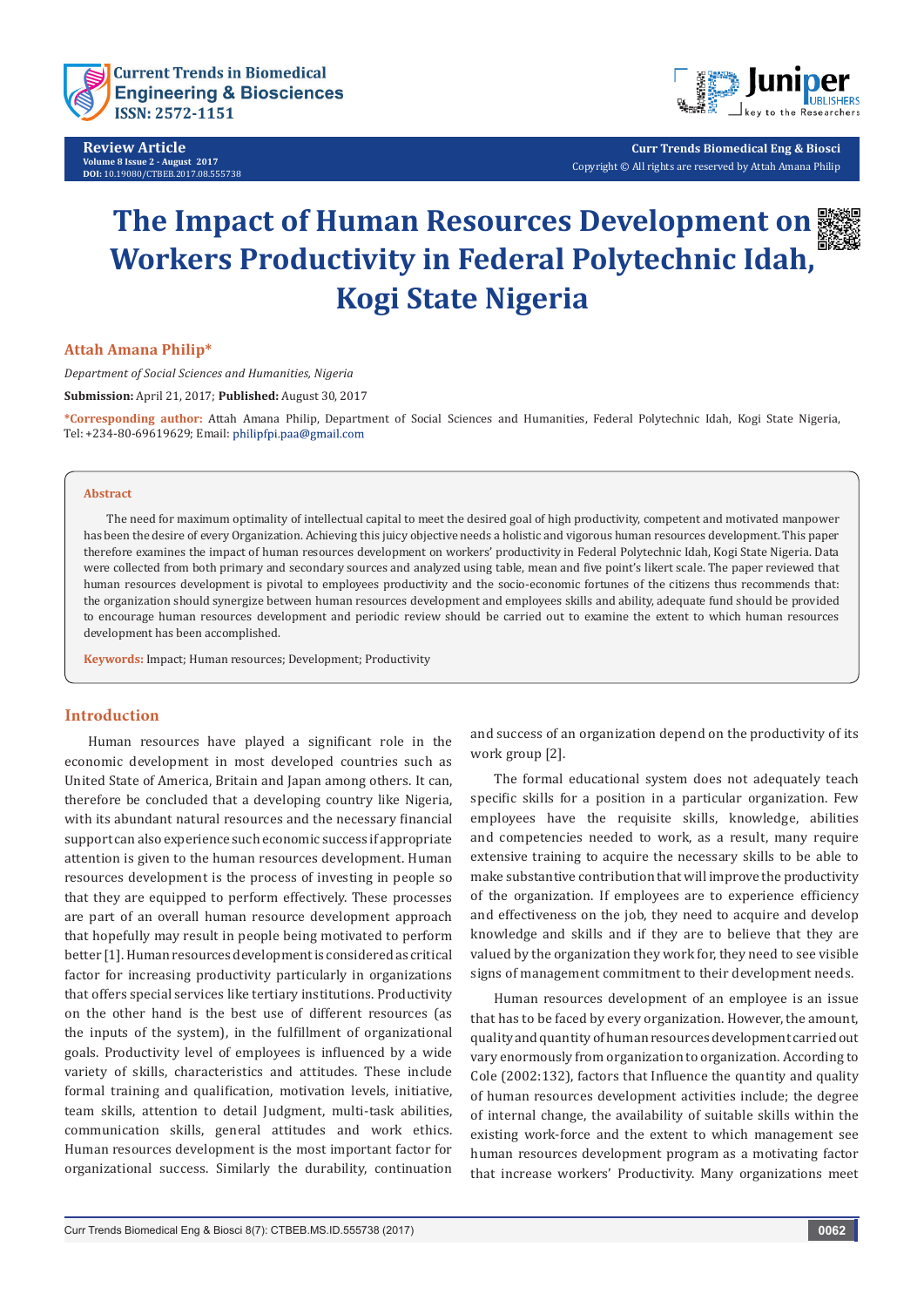their needs of human resources development in an ad hoc and haphazard manner, other organizations however, set about identifying their human resources development needs.

It is worth noting that Federal Polytechnic Idah since its inception in 1977 has a number of human resources development programs for its' staff. These programs are study leave, Sabbatical leave, Assistant lecturership scheme, Seminars, conferences, workshops, on the job training, and job rotation, but despite these development programms there has been no research work on the institution to determine whether the institution has achieved the needed productivity. There may have been several constraints to human resources development program in this institution. Constraints to human resources development programmes as noted by Onah [3] among others include, cooperate politics within the organizations, lack of good communication and feedback between the staff and management, inadequate human resources development programme and policy, insufficient funding and the inability of management to introduce the new wave of technology. All these greatly undermined the ability of workers of many organizations to improve in their performance which in turn impact on their productivity. Hence, this study will take into account the human resources development program of Federal Polytechnic Idah and appraise the impact of such programs on worker's productivity. As such, the work will be useful to both private and government agencies, educationist, and administrators in tertiary institutions who are concerned with human resources development and the society in general.

## **Statement of the problem**

There have been a general resistance to investment in human resources development of workers in Organizations today, this is because it is believed that employees hired under a merit system are presumed to be qualified (Oris 2003:78). Therefore Information system regarding human resources development has not fully developed due to organizations giving less importance to human resources development programme: Various Studies have also been conducted to examine the relationship between human resources development and employees productivity. But a huge gap still exists in developing country like Nigeria, [4] however, observed that the attention given to the study of human resources development in tertiary institutions has not matched the seriousness which the concept deserves. It is in view of this that this study is being carried out to examine human resources development programme of the Polytechnic with a view to determining whether this low productivity is attributed to human resources development policy of the institution.

#### **Objective of the study**

The research principally examines the impact of human resources development in Federal Polytechnic Idah, Kogi State Nigeria. The paper also seeks to examine the relationship between human resources development and productivity.

## **Hypotheses**

The researchers shall test these hypothetical statements.

A. Hypotheses one:

H0: The content of human resources development programs of Federal Polytechnic Idah is not relevant to employees' productivity.

**H1:** The content of human resources development programs of Federal Polytechnic Idah is relevant to employees' productivity.

B. Hypotheses two

Ho: selection of employees to participate in human resources development programs is not based on merit.

**Hi:** selection of employees to participate in human resources development programs is based on merit.

Scope of the paper.

This research is on the impact of human resources development on workers' productivity in Federal Polytechnic Idah, Kogi State Nigeria. The study will focus on human resources development, assessing the credibility for selection of employees for development and the emerging opportunities in human resources development. The periods cover between 2012 and 2016. This period was considered considering the fact that human resources development programs covers the period between 1-5 years.

#### **Review Literature**

## **Literatures relevant to the study were reviewed**

4.1.2. The concept of human resources: Human Resources development (HRD) is the framework for helping employees develop their personal and organizational skills, knowledge, and abilities, it also include employees training and career development. The focus of all aspect of human resources development is on developing the most superior workforce so that the organization and individual employees can accomplish their work goal in service to customer and organization. Drucker [5] noted that, human recourses development means to develop available manpower through suitable methods such as training capable managers and transfers enhancing opportunities for career development. Human resources development programs create a team of well-trained, efficient and capable managers and subordinates. Such team constitutes an important asset of an enterprise. One organization is different from another mainly because of the people (employees) working therein.

Ezeani [6] saw the importance of human resources when he quoted [7] as observing that personnel of an organization comprises men and women young and old who are engaged in the production of goods and services and who are the greatest asset of the organization. It can therefore be inferred that the importance of human resources to the survival of an organization cannot be overlooked. Likert [8] in agreement with this assertion stated that the activities of any enterprise are initiated and determined by the persons who make up that institution. Thus plant, offices, computers, automated equipment and a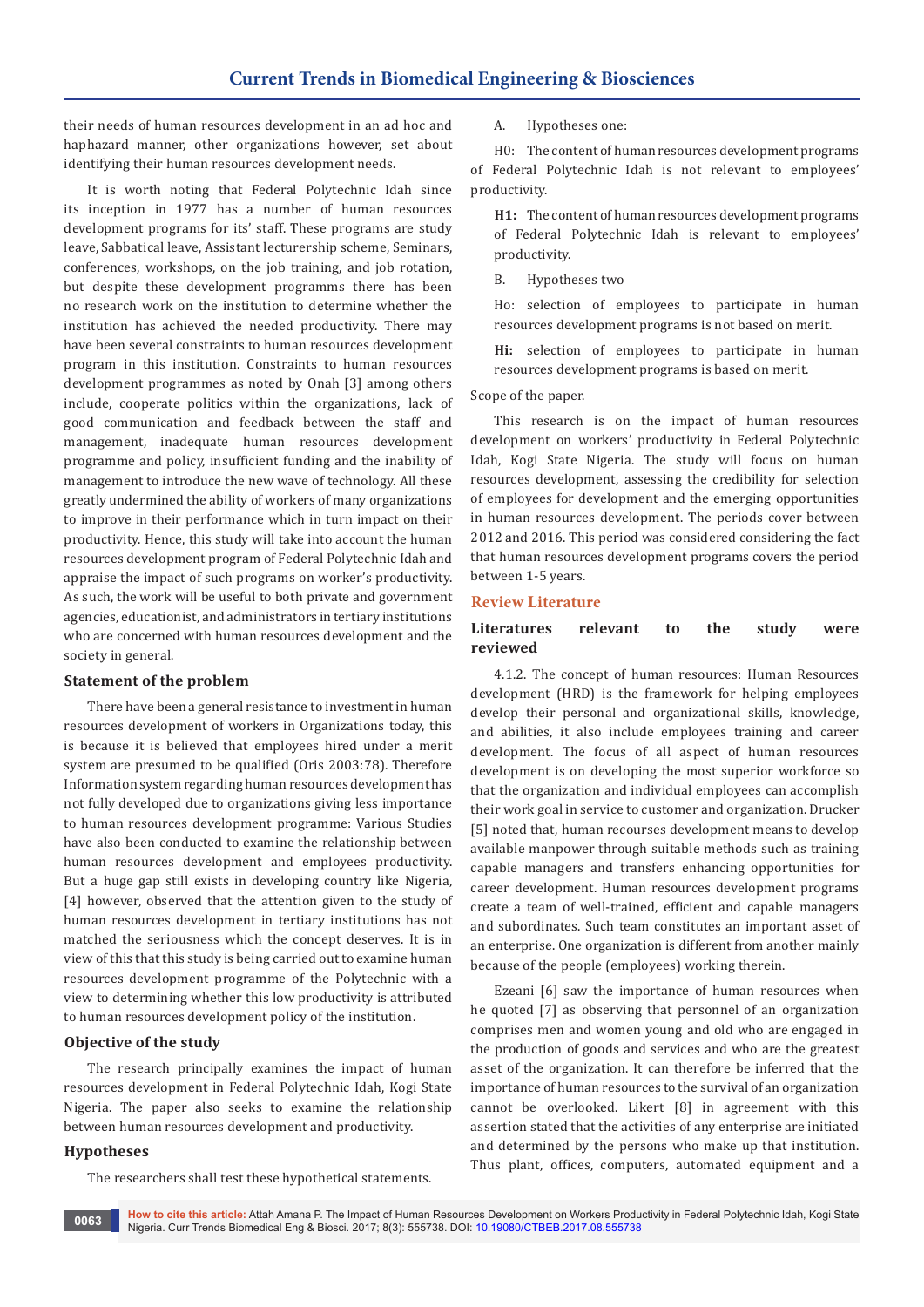modern firm are unproductive on their own except for human efforts and direction. Nwankwo [9] acknowledged the relevance and importance of human resources when he observed that there is no organization without human resource and even if an organization has got all the money and materials it needs, it must still find capable people to put them into effective use. The position of Nwankwo clearly underscores the relevance of human resources to any organization. Human resource must be viewed in the same context as the financial, technological and other resources that are managed in organization to increase productivity. The point of emphases by Nwankwo stems from the fact that other organizational resources like finance, machinery, and other physical resource cannot effectively and efficiently be utilized towards organizational goal attainment and survival without their manipulation by the human resources. Therefore, an organization whose human resources is inadequate will remain poor, unproductive, ineffective and in efficient. In conformity with Nwankwo, Oguniyi [10] maintained that no nation in the world can carry out any of its development programme without adequate and competent human resources. Corroborated this when he noted that the human resources of any nation hold the key to its survival, prosperity and future economic and social development. Ede [11] sees the human resources of any public or private organization as the most essential resources of that organization, it is human beings in the organization who can be well trained and developed intelligently to harness the other resources in such a way as to achieve organizational aims and objectives and ultimately ensure the survival of the organization.

In a similar contribution to the relevance of the human resources, Arua [12], noted that human resources sits at the commanding height of all other resources. It translates, activates and co-ordinate other resources such as money, material and machines in the production chain for useful purpose in order to achieve desired goals.

However, [5] asserts that the image of any organization or government is to a great extent reflected on the caliber and competence of staff that are vested with the responsibility of the implementation of its policies. [6] View is in tandem with [7] who posits that a good organizational structures does not by itself guarantee good performance. Human resources are as essential to the existence, survival and development of an organization as food is to human beings. The position of Drucker categorically shows the inevitability of the human resources to the organization thus. It is the live wire of any organization. Organizational resources like finance, machinery, building and other physical resources cannot be effectively utilized towards the attainment of the organizational goal without the manipulation by human resources. The belief here is that what set most organization up as successful organization is the human resources. Therefore, the success or failure of any organization is therefore dependent on its human resource [8-12].

## **Relevance of human resources development**

Human resources development has always been an essential part of human life, particularly in the working environment. The

concept of human resources development therefore predates history. Human resources development involves learning the skills needed for a particular job. It is a process by which employees systematically acquire basic skills, knowledge and attitude for efficient performance of their duties. Human resources development program as noted by Riggs [13] enables employees to learn or relearn acceptable job behavior, norms and practices for thorough job performance. The importance of Human resources development is more obvious given the growing complexity of the work environment, the rapid change in organization and advancement in technology. Human resources development helps to ensure that organization members take on new responsibilities and adapt to changing conditions. Supporting this view, Ibeku [14] noted that employees who have not received adequate training before being assigned responsibilities lack necessary confidence with which to carry out their job. He then recommended that an employee should be helped to grow into more responsibility by systematic human resources development program. This according to him is because training increases the employee's belief that he knows what is expected of him regarding the job and the knowledge which enables him originates ideas as to how best to carryout task of the job.

In a similar vein, Beach [15] noted that human resources development program at all levels is indeed indispensable if the nation expects a result oriented public service. Dessler [16] saw the changing nature of the world due to technological and scientific discovery and observed that as scientific discoveries are made, and changes in technology increases, coupled with the complex nature of the modern man, it becomes imperative that employees must be equipped to be able to cope with the development and changes and it is through the process of human resources development program that these added knowledge and skills can be acquired. Ezeani [6] noted that the human resources of an organization play a central role in its success or failure and to ensure optimum performance on the side of the employees, they must be provided with opportunities for constant training. Quoting Flippo [17] he said no organization has a choice of whether to develop employees or not, the only choice is that of method. Asuke & Aniagulu [18] see employees as the greatest asset of the company and therefore to build their capacity is an investment. To them, after the initial process of matching the needs of the employees with the needs of the organization through employment process, the next stage of the contract for work is training; developing the employee's capacity to perform. The employees, they observed start their program as soon as they take up appointment with the organization. Supporting the position of Asuke & Aniagulu [18] stated that employees need to be trained to keep up to date with the latest technology in the industry. He argued that one has either to move with time or be left behind.

Human resources development is vital. It is essential not only for affecting efficiency of administration but also for broadening the vision of the employees. It teaches them precision, makes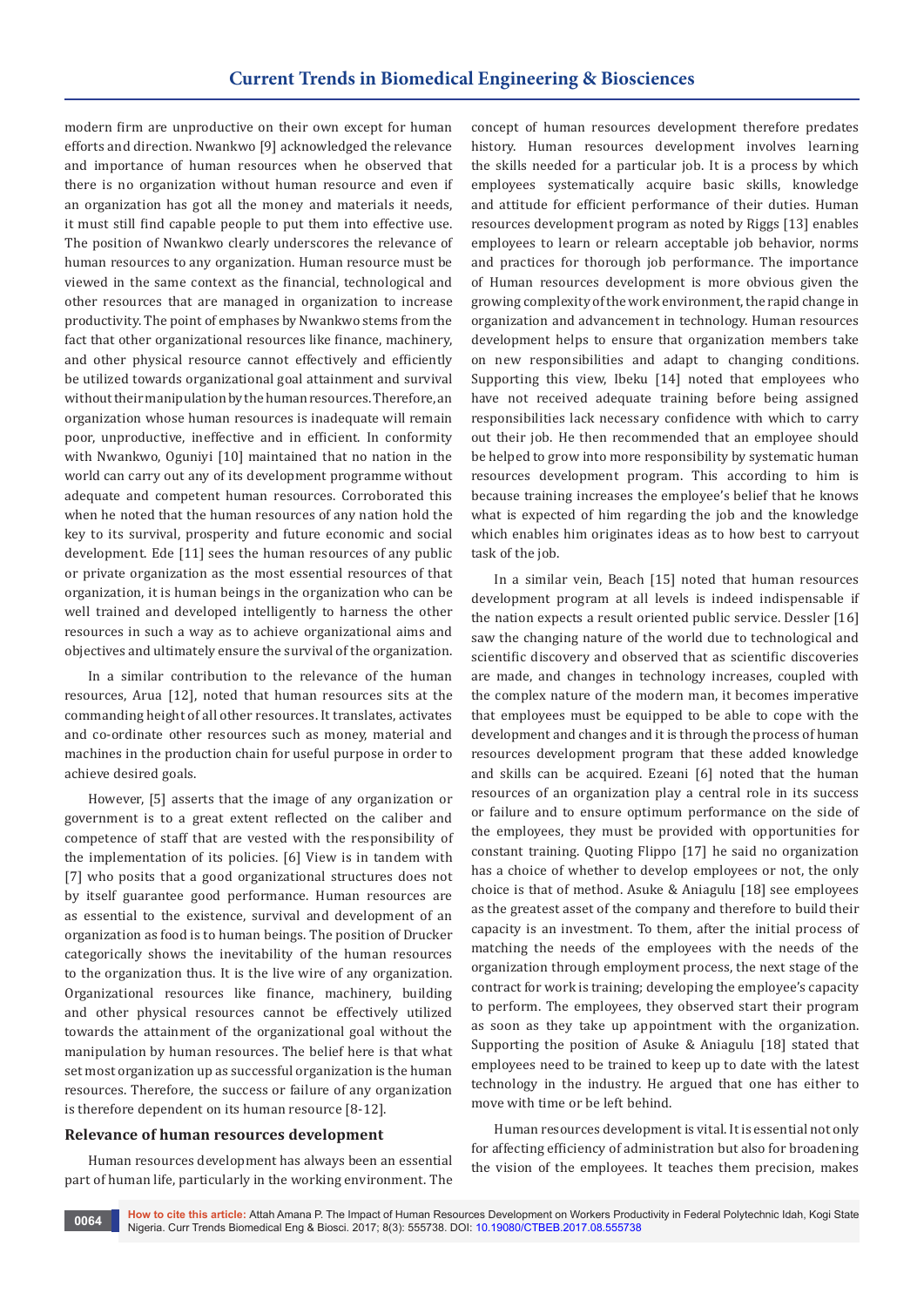them self-reliant and independent and develops in them capacity to take decisions and arrive at judgments. It enables employees adjust themselves to the new situation and comprehend the goals and values of the organization in which they work [19].

## **Factors enhancing worker's productivity**

Productivity is a system or set of component whose function is to transform a set of inputs into some desired output. A component may be machine, man, tool, and part of the environment of the system. Krietner [20] stated that productivity is a measurement or calculation between inputs and outputs. Inputs are the amount of time and effort spent working, while outputs are the results. If the outputs are equivalent or more than inputs, the worker is considered productive. Productivity is linked to employee's quality of training and morale which are handled by human resources. When employees are happy at work they have more motivation, which increases productivity. Poor training and morale causes employees to be disengaged, or lower their productivity. The performance of an organization relies on the behavior of the employees. If employees are productive the Organization will be productive and gain value for stakeholders, if the employees are counterproductive the organization's performance will be negatively impacted upon and may even loose value. The performance of an organization's human resources development program is directly linked to productivity of the employees. Nwankwo GO [9] noted that, the part of human resources management that specifically deals with training and development of employees is human resources development unit, and it's functions include training an individual after he/she is hired, providing him or her opportunities to learn new skills, distributing resources that are beneficial for employee's tasks, and any other developmental activities that increases productivity [10] noted that, employees' productivity depend on the quality of training received, and the amount of time an individual is physically present on a job and also the degree to which he or she is "mentally present'' or efficiently functioning while present at a job. Organization must address both of these issues in order to maintain high worker productivity, and this may occur through a variety of strategies that focus on employee satisfaction, health, morale and training [21]. Aguda & Audu [22] acknowledged that apart from their basic qualifications, experience and skills needed to

do a job, there are some other factors like absenteeism, high rate of labor turn-over, lack of commitment to work, laziness, waste of corporate time among others are practical parameters that could inhibit production and high productivity. According to [12], productive behavior and counterproductive behavior are opposite of each other. Productive behavior relates to the behavior that increases productivity, and this type of behavior is "defined as employee behavior that contributes positively to the goals and objectives of the organization". Noted that productive behavior promotes, encourages, and aids an organization in its purpose, but counterproductive behavior does not. Adam [23] stated that innovative technology is one way that employers can boost productivity. Having automated electronic processes for certain tasks can free up employee's time so that they can maximize their efficiency with other tasks. Bamiro [24] observed that increasing employees' productivity is key component in growing organization revenue. Management must take several steps to help increase productivity for the long-term. When an organization takes time to understand and implement the factors that improve productivity in the workplace, it is making a positive investment in the organization's future. Onah [25] sees productive workforce as one that understands their jobs and are given the freedom to reach their goals, by offering them comprehensive training and an putting efficient monitoring system in place, employees can learn to be more proactive in the execution of their duties. Krietner [20] stated that productivity directly affects an organization's profit. When employees are productive they accomplish more in a given amount of time. In turn, there efficiency saves their organization money in terms of time and labor. When employees are unproductive, they take longer time to complete projects, which cost employers more money due to the lost time. McGhee et al. [26] observed that even when every one of the positive productivity factors are present, productivity can be slow or stopped by real or imagined barrier. These roadblocks can include individual resistance to change, corporate politics, personal jealousies, corporate rivalries, as well as poor human resources development program. In addition, there may be perceived or imaginative barriers that keep employees from even attempting any effort aimed at increasing productivity or innovation. In both cases human resources need to work with managers in order to develop processes for identifying imagined barriers to productivity.

## **Research Methodology**

**Table 1:** Result of questionnaire on the relevance and content of human development programme.

| S/No | S/No                                                       | <b>No. of Respondents</b><br>(N) |                         |             |                |           | Number of<br><b>Respondents</b> | <b>Total</b><br><b>Score</b> | Mean | Mean     |
|------|------------------------------------------------------------|----------------------------------|-------------------------|-------------|----------------|-----------|---------------------------------|------------------------------|------|----------|
|      |                                                            | <b>SA</b>                        | $\mathbf{A}$            | $\mathbf U$ | D              | <b>SD</b> |                                 | (Fx)                         | (X)  | (X)      |
|      |                                                            | 5                                | $\overline{\mathbf{4}}$ | 3           | $\overline{2}$ | 1         |                                 |                              |      |          |
|      | Employees do<br>participate in<br>development<br>programme | 76                               | 68                      | 34          | 34             | 30        | 242                             | 852                          | 3.52 | Accepted |

**How to cite this article:** Attah Amana P. The Impact of Human Resources Development on Workers Productivity in Federal Polytechnic Idah, Kogi State Nigeria. Curr Trends Biomedical Eng & Biosci. 2017; 8(3): 555738. DOI: [10.19080/CTBEB.2017.08.555738](http://dx.doi.org/10.19080/CTBEB.2017.08.555738
) **<sup>0065</sup>**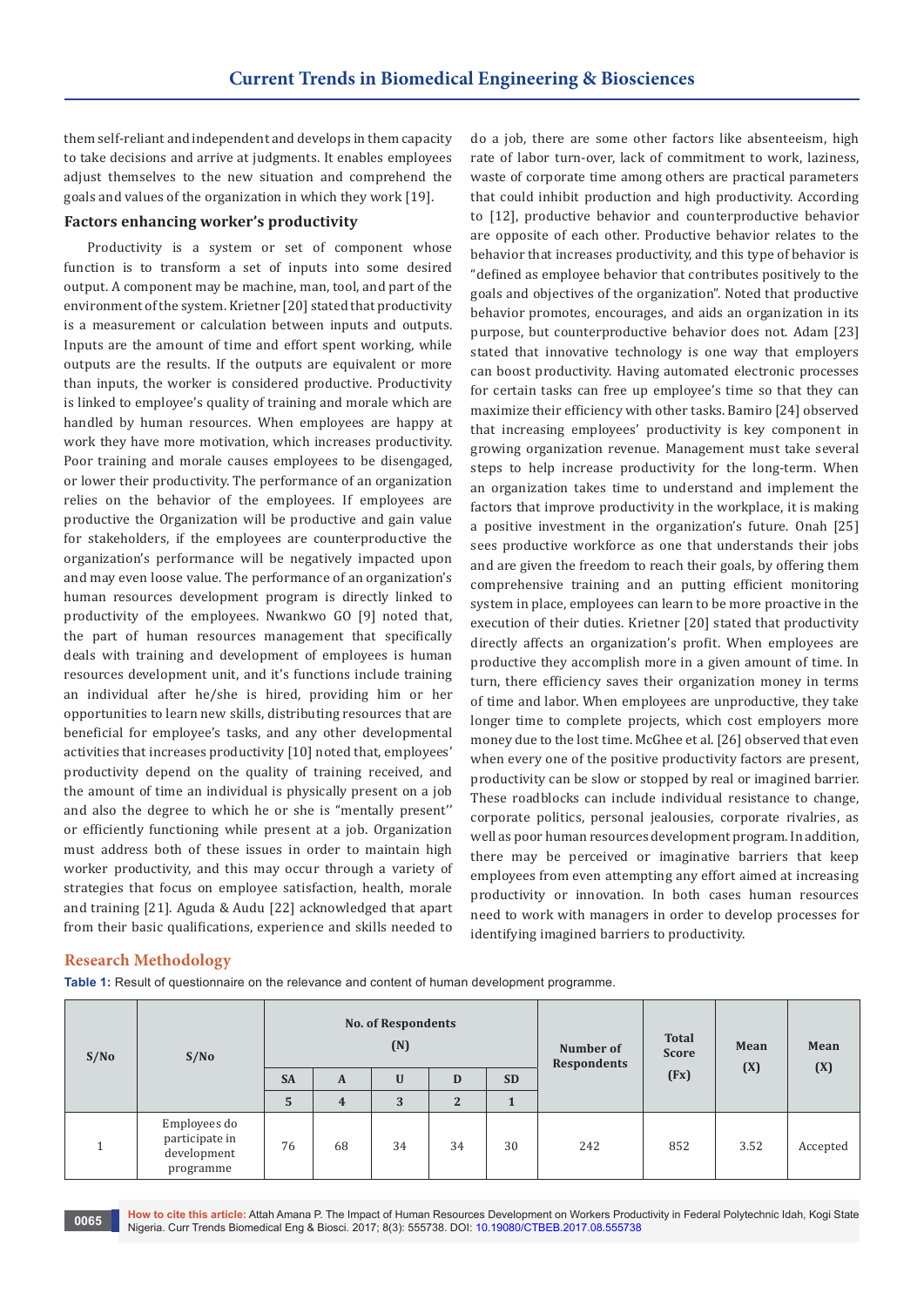| $\overline{2}$ | The areas of<br>human resources<br>development is<br>relevant to my duties      | 69 | 76 | 35  | 33 | 29 | 242 | 849 | 3.51 | accepted |
|----------------|---------------------------------------------------------------------------------|----|----|-----|----|----|-----|-----|------|----------|
| 3              | The content being<br>taught is needful to<br>my job.                            | 68 | 79 | 35  | 38 | 22 | 242 | 859 | 3.55 | accepted |
| $\overline{4}$ | Adequate fund<br>are provided<br>for employees<br>development                   | 50 | 30 | 100 | 40 | 22 | 242 | 772 | 3.19 | Rejected |
| 5              | The skills being<br>acquired are<br>adequately utilized<br>after the programme. | 75 | 70 | 35  | 30 | 32 | 242 | 852 | 3.52 | Accepted |
| 6              | Employees are<br>motivated due to<br>their development                          | 48 | 45 | 85  | 40 | 24 | 242 | 779 | 3.22 | Rejected |
| $\overline{7}$ | There is less<br>industrial dispute<br>due to employees'<br>development.        | 72 | 73 | 35  | 33 | 29 | 242 | 852 | 3.52 | accepted |

This study was conducted in Federal Polytechnic Idah, Kogi State; Nigeria. The focus group within the area of study is the employees. Two hundred and sixty eight (268) questionnaires were distributed but two hundred and fourty two (242) were returned giving a response rate of 90%. The responses were analyzed with the aid of table and arithmetical mean. A five point likert scale was used for making analysis. The "Agree - Disagree" response pattern was employed. Weights were also assigned to responses as shown in Table 1 one. The decision rule was to accept any element with arithmetical mean score (x) of 3.5 and above, and reject those with less than 3.5.

## **Research Design**

This research utilized the social survey techniques for the study. The design involves data collection through the technique of questionnaire application. The questionnaire method of sourcing data was employed as it is time saving and less expensive in drawing information from the larger population available for the study. It also gives the respondents a great level of confidence in being anonymous in their decision making because, some of the respondents cannot have a face to face contact with the researcher. The researchers choose 95% confidence level for the study.

## **Study Area**

The Federal Polytechnic, Idah was chosen as area of study for the research. The institution was established in February 1977 as Idah College of Technology. Its establishment was an attempt to solve practical problems facing the Nigerian economy. Advancement will depend on the availability of competent crops of skilled manpower in science, technology and vocational professions in the institution. The Polytechnic is located in Idah Local Government Area of Kogi State. Kogi state is in the southern guinea savannah ecological zone and lies between latitude 70N and 8031'N and longitude 50E and 60 15"E. Idah lies on the East

bank of the lower Niger, south of Lokoja, the Kogi state capital and North of Onitsha in Anambra State. Idah served as the capital of the ancient Igala kingdom over which the king (Known as the Attah Igala) exercised a great influence. The vernacular spoken in Idah local Government and its environs is Igala [27-29].

By the time the institution commenced in November 1977, there was eleven (11) academic staff, one hundred and ninety nine (199) senior administrative staff and eighty six (86) supporting staff. Since then, the Federal polytechnic has grown in line with the demands of expansion.

# **Measurement of Variables**

The dependent variable is human resources development while the independent variable is workers'Productivity, these variables are measured on a well structured questionnaire which is the research instrument used for the study. The questionnaire was administered in Federal Polytechnic Idah, Kogi State, Nigeria. The researchers and two field assistants implemented the process and the questionnaires were administered within a period of six weeks.

# **Data Presentation and Analysis**

**A. Sources:** field research. (2013): The result of the data analyzed in Table 1 shows that the employees agreed that they do participate in development program of the institution, the areas of human resources development is relevance to their duties; the content being taught is needful to their job, the skill being acquired are adequately utilized after the programme. This is because they all show arithmetic mean of 3.50 and above except responses' which show that adequate fund are not provided for employees development and that employees are not adequately motivated to enable them put their effort enthusiastically. The duo have arithmetic mean below 3.50.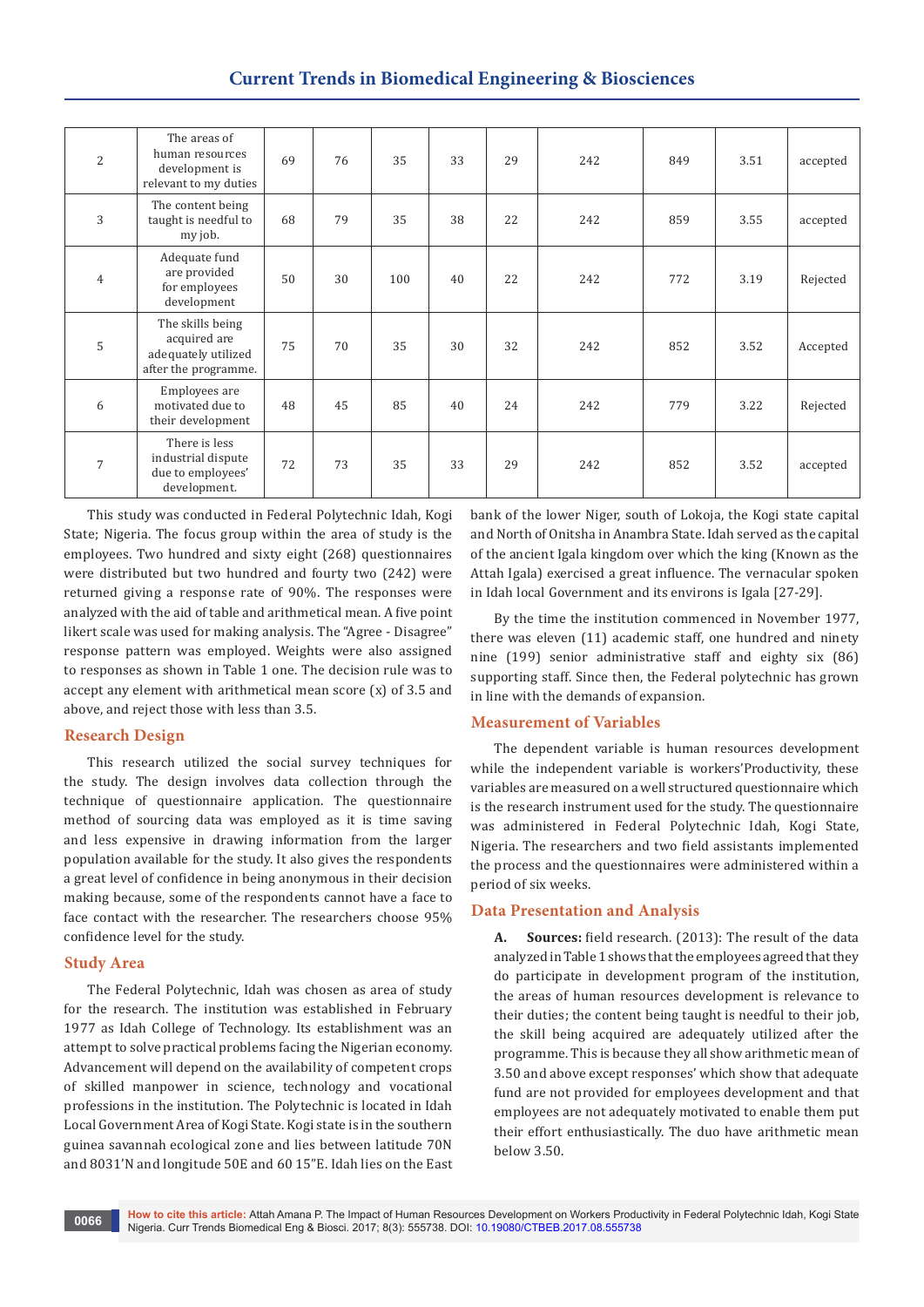**B. Sources:** field research (2013): The result of data analyzed in Table 2 shows that the employees agreed that their selection for development programme is based on merit, there is free flow of communication in the institution, and that there is cordial relationship among employees in the Institution. This is because they all show arithmetic

mean of 3.50 and above except two responses which show that there is disparity of pay package among employees and that there is no adequate facilities that would have enhance productivity in the institution since they have arithmetic mean below 3.50.

| Table 2: Result of questionnaires on the objectivity in selecting employees for development programme and how its affect their productivity. |  |  |                      |  |  |  |  |  |  |  |
|----------------------------------------------------------------------------------------------------------------------------------------------|--|--|----------------------|--|--|--|--|--|--|--|
|                                                                                                                                              |  |  | Number of Decondents |  |  |  |  |  |  |  |

|                |                                                                                 |           |                         | <b>Number of Respondents</b> |                |              |                                 |                              |                              |                              |
|----------------|---------------------------------------------------------------------------------|-----------|-------------------------|------------------------------|----------------|--------------|---------------------------------|------------------------------|------------------------------|------------------------------|
| S/No           | Validation<br><b>Statement</b>                                                  |           | (N)                     |                              |                |              | Number of<br><b>Respondents</b> | <b>Total</b><br><b>Scole</b> | <b>Total</b><br><b>Scole</b> | <b>Total</b><br><b>Scole</b> |
|                |                                                                                 | <b>SA</b> | $\mathbf{A}$            | $\mathbf{U}$                 | D              | <b>SD</b>    | (N)                             | (Fx)                         | (Fx)                         | (Fx)                         |
|                |                                                                                 | 5         | $\overline{\mathbf{4}}$ | 3                            | $\overline{2}$ | $\mathbf{1}$ |                                 |                              |                              |                              |
| $\mathbf{1}$   | Selection of<br>employees for<br>development<br>programme is based<br>on merit. | 78        | 66                      | 36                           | 32             | 30           | 242                             | 856                          | 3.54                         | Accepted                     |
| $\overline{2}$ | There is free flow of<br>information                                            | 75        | 73                      | 50                           | 23             | 21           | 242                             | 884                          | 3.65                         | Accepted                     |
| 3              | There is cordial<br>relationship among<br>employees in the<br>institution       | 64        | 86                      | 48                           | 20             | 24           | 242                             | 872                          | 3.60                         | Accepted                     |
| $\overline{4}$ | There is no disparity<br>of pay package<br>among employees.                     | 30        | 43                      | 75                           | 60             | 34           | 242                             | 701                          | 2.90                         | Rejected                     |
| 5              | There is adequate<br>facilities in the<br>Institution                           | 32        | 41                      | 73                           | 64             | 32           | 242                             | 703                          | 2.90                         | Rejected                     |

## **Conclusion**

From the study carried out, it was discovered that human resources development programme is carried out in Federal Polytechnic Idah. Respondents were of the view that effective human resources programme is important to any institution, and this can be achieved by effecting a good human resources development planning policies and training programme.

From the findings of this study, it can be concluded without dispute that, there is a relationship between human resources development and workers' productivity. Hence, the level of productivity of the staff of the institution is determined by the level of human resources development programmes available for the staff. Human resources development programmes are important factors in boosting employees' morals in any organization. Just as other motivating factors, employees desire training because it does not only enhance their chance for promotion but also increases their confidence on the job, reduce costs that are always attributed to ignorance and mediocrity, and also increases the institution output. Sadly though is the fact that the human resources department of the institution is bedeviled with myriads of problems.

## **Recommendations**

## **Based on the findings from the work, the following recommendations are made for this stu**dy

1. The Federal polytechnic Idah through the personnel unit of registry department should plan and execute human

resources development programmes that are in line with the objectives of the institution and those that match employee's ability and skills to enhance effective employees' performance.

2. The institution should widen the scope of its human resources development programmes so as to create opportunity for those who have not participated in the programmes to benefit.

3. Selection of employees to participate in human resources development programmes should be opened and strictly based on merit rather than on parochial interest. More so, the institution should sensitize its employees as regard to the imperatives of training and development.

As an aspect of development process, human resources development programmes should be integrated as fully as possible in the strategic plan of Federal Polytechnic Idah. In this regards, institutional and human resources development needs should be clearly defined and programmes strategy identified.

5. Management should ensure adequate funding of human resources development programmes, proper flow of information between the employees and management and a conducive working environment for her employees because they are the driving force of the institution. Finally there should be periodic assessment on the extent to which human resources development programme is implemented.